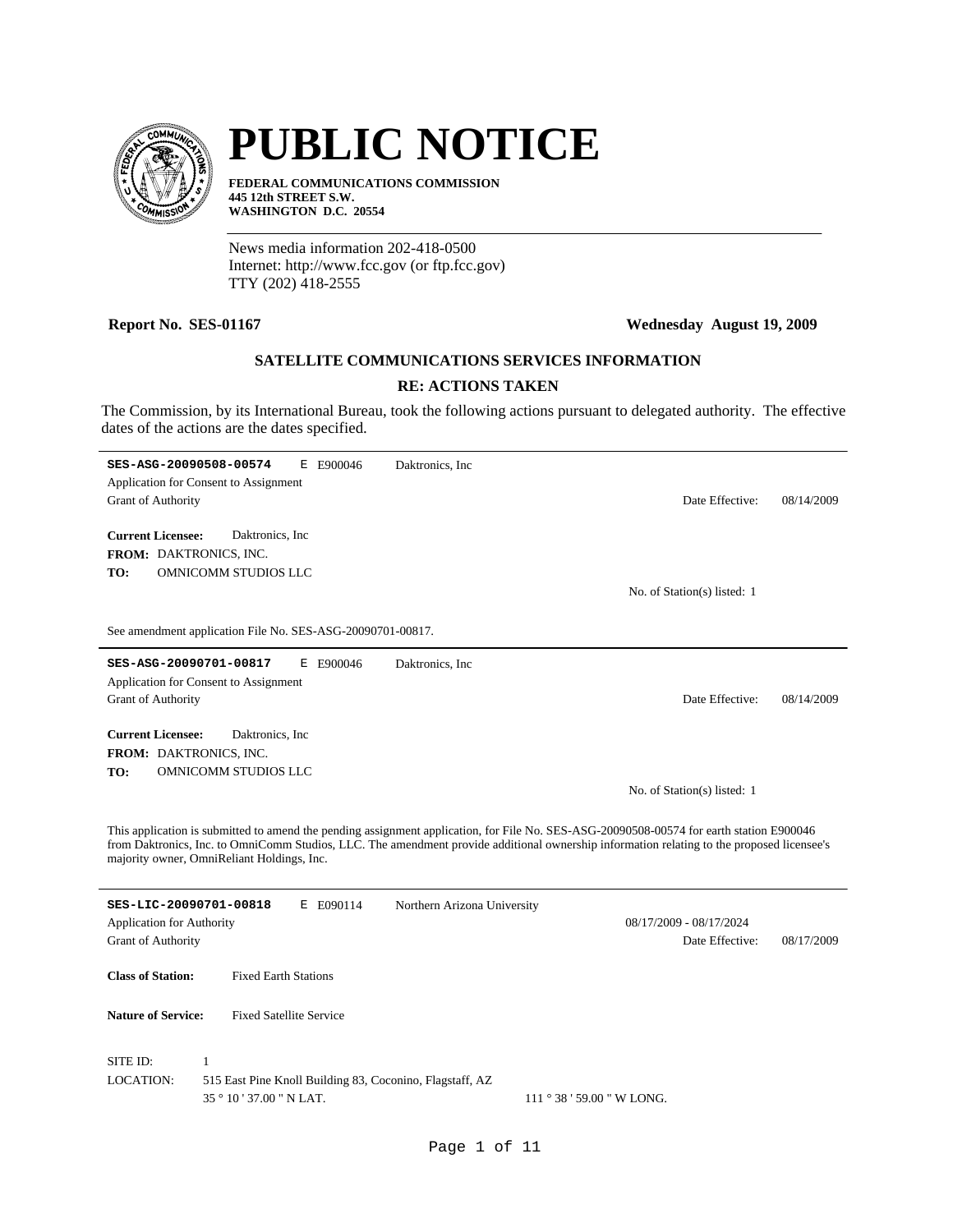| <b>ANTENNA ID:</b><br>1                                                                                                    | 3.8 meters<br>Prodelin        |                               | 1385                                                     |  |
|----------------------------------------------------------------------------------------------------------------------------|-------------------------------|-------------------------------|----------------------------------------------------------|--|
| 3700.0000 - 4200.0000 MHz                                                                                                  | 230KG7W                       |                               | Digital traffic, 192 kbps, QPSK, 1/2 FEC                 |  |
| 5925.0000 - 5937.5000 MHz                                                                                                  | 230KG7W                       | 49.52 dBW                     | Digital traffic, 192 kbps, QPSK, 1/2 FEC                 |  |
| 6115.9000 - 6137.6500 MHz                                                                                                  | 230KG7W                       | 49.52 dBW                     | Digital traffic, 192 kbps, QPSK, 1/2 FEC                 |  |
| 6167.8500 - 6425.0000 MHz                                                                                                  | 230KG7W                       | 49.52 dBW                     | Digital traffic, 192 kbps, QPSK, 1/2 FEC                 |  |
| 6019.6000 - 6026.4000 MHz                                                                                                  | 230KG7W                       | 46.52 dBW                     | Digital traffic, 192 kbps, QPSK, 1/2 FEC                 |  |
| 6073.9000 - 6137.6000 MHz                                                                                                  | 230KG7W                       | 46.52 dBW                     | Digital traffic, 192 kbps, QPSK, 1/2 FEC                 |  |
| <b>Points of Communication:</b>                                                                                            |                               |                               |                                                          |  |
| 1 - ALSAT - (ALSAT)                                                                                                        |                               |                               |                                                          |  |
| SES-LIC-20090706-00824<br>E E090116<br><b>Application for Authority</b>                                                    |                               | MARINE TECHNOLOGIES, LLC      | EZ<br>08/12/2009 - 08/12/2024                            |  |
| Grant of Authority                                                                                                         |                               |                               | Date Effective:<br>08/12/2009                            |  |
| <b>Fixed Earth Stations</b><br><b>Class of Station:</b>                                                                    |                               |                               |                                                          |  |
| <b>Fixed Satellite Service</b><br><b>Nature of Service:</b>                                                                |                               |                               |                                                          |  |
|                                                                                                                            |                               |                               |                                                          |  |
| SITE ID:<br>$\mathbf{1}$<br><b>LOCATION:</b><br>1111 DECKER DRIVE, ST. TAMMANY, MANDEVILLE, LA<br>30 ° 22 ' 40.76 " N LAT. |                               | 90 ° 6 ' 3.30 " W LONG.       |                                                          |  |
| <b>ANTENNAID:</b><br>3.8M.                                                                                                 | 3.8 meters<br><b>PRODELIN</b> |                               | 1383                                                     |  |
| 14000.0000 - 14500.0000 MHz                                                                                                | 614KG7D                       | 61.10 dBW                     | DIGITAL DATA CARRIER                                     |  |
| 14000.0000 - 14500.0000 MHz                                                                                                | 9M60G7D                       | 62.20 dBW                     | DIGITAL DATA CARRIER                                     |  |
| 11700.0000 - 12200.0000 MHz                                                                                                | 614KG7D                       |                               | DIGITAL DATA CARRIER                                     |  |
| 11700.0000 - 12200.0000 MHz                                                                                                | 9M60G7D                       |                               | DIGITAL DATA CARRIER                                     |  |
| <b>Points of Communication:</b>                                                                                            |                               |                               |                                                          |  |
| 1 - PERMITTED LIST - ()                                                                                                    |                               |                               |                                                          |  |
| SES-LIC-20090707-00837<br>E E090117<br><b>Application for Authority</b><br><b>Grant of Authority</b>                       |                               | CONSTELLATION SATELLITE, INC. | 08/12/2009 - 08/12/2024<br>Date Effective:<br>08/12/2009 |  |
| <b>Class of Station:</b><br>Temporary Fixed Earth Station                                                                  |                               |                               |                                                          |  |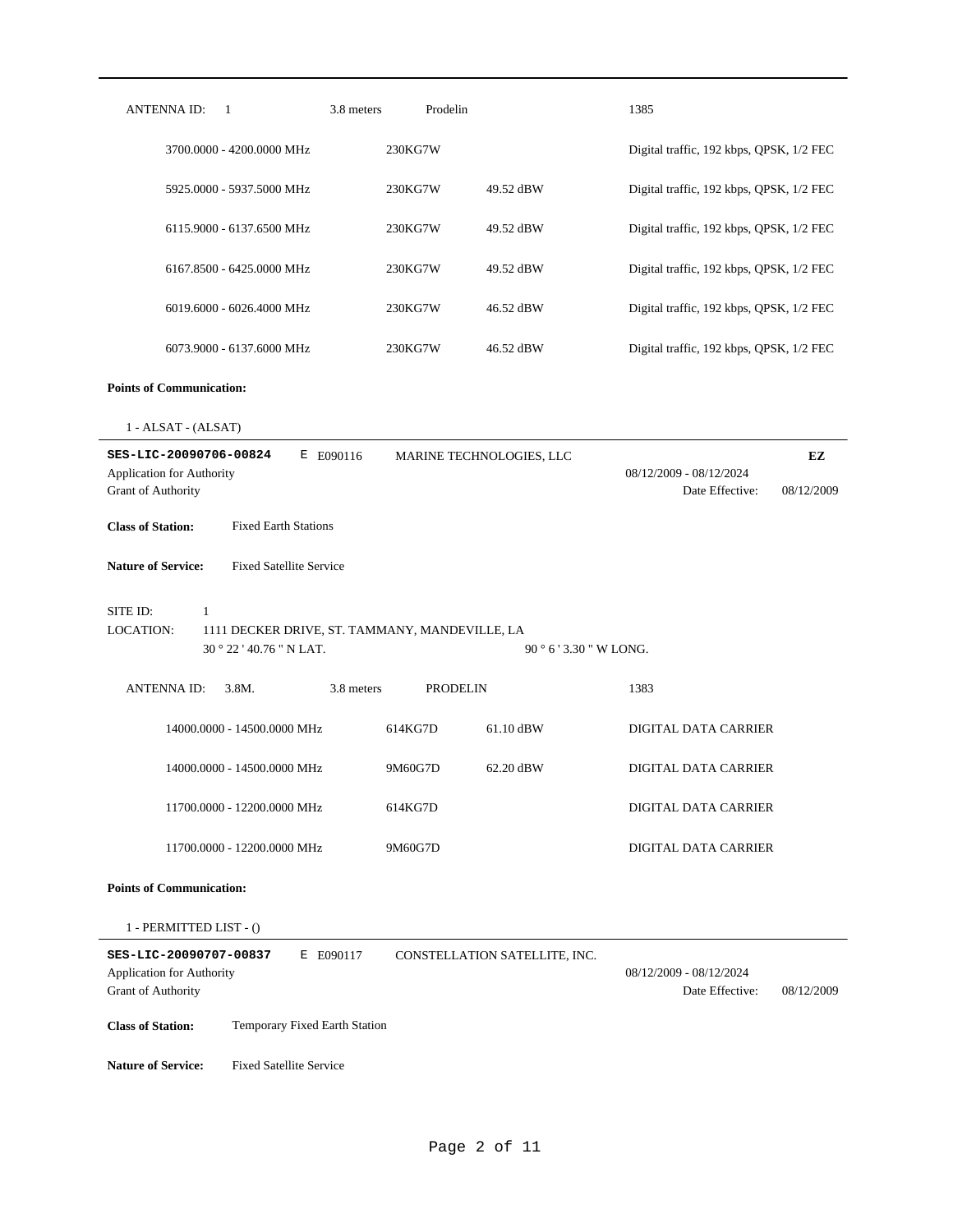| SITE ID:<br>LOCATION:                                            | 1<br>1.8M., VARIOUS                                                                                      |             |                                 |                                                |                                                                                |
|------------------------------------------------------------------|----------------------------------------------------------------------------------------------------------|-------------|---------------------------------|------------------------------------------------|--------------------------------------------------------------------------------|
| ANTENNA ID:                                                      | 1.8M.                                                                                                    | 1.8 meters  | <b>PATRIOT</b>                  |                                                | <b>FLYAWAY</b>                                                                 |
|                                                                  | 14000.0000 - 14500.0000 MHz                                                                              |             | 51K2G7W                         | 43.57 dBW                                      | DIGITAL, VARIOUS FEC, DATA<br>RATES, MODULATION                                |
|                                                                  | 14000.0000 - 14500.0000 MHz                                                                              |             | 36M0G7W                         | 69.51 dBW                                      | DIGITAL, VARIOUS FEC, DATA<br>RATES, MODULATION                                |
| <b>Points of Communication:</b>                                  |                                                                                                          |             |                                 |                                                |                                                                                |
| 1 - PERMITTED LIST - ()                                          |                                                                                                          |             |                                 |                                                |                                                                                |
| SES-MFS-20090203-00124<br>Modification<br>Grant of Authority     |                                                                                                          | E E050340   | <b>DIRECTV</b> Enterprises, LLC |                                                | $01/04/2006 - 01/04/2021$<br>Date Effective:<br>08/12/2009                     |
| <b>Class of Station:</b>                                         | <b>Fixed Earth Stations</b>                                                                              |             |                                 |                                                |                                                                                |
| <b>Nature of Service:</b>                                        | Direct Broadcast Satellite Service                                                                       |             |                                 |                                                |                                                                                |
| SITE ID:<br>LOCATION:                                            | <b>CRDUF D1 Beacon</b><br>370 Inverness Drive, South, Douglas, Englewood, CO<br>39 ° 33 ' 36.00 " N LAT. |             |                                 | $104 \degree 51 \degree 50.00 \degree W$ LONG. |                                                                                |
| <b>ANTENNA ID:</b>                                               | D1 Beacon                                                                                                | 3.5 meters  | <b>ANDREW</b>                   |                                                | ES35-1                                                                         |
|                                                                  | 17300.0000 - 17800.0000 MHz                                                                              |             | 100KF3N                         | 62.00 dBW                                      | 1kHz sine wave, provides backup<br>pointing beacon for DIRECTV 1<br>spacecraft |
| <b>Points of Communication:</b>                                  |                                                                                                          |             |                                 |                                                |                                                                                |
|                                                                  | CRDUF D1 Beacon - DIRECTV-1R - (72.5 W.L.)                                                               |             |                                 |                                                |                                                                                |
| <b>Application for Modification</b><br><b>Grant of Authority</b> | SES-MOD-20090709-00852 E KA278                                                                           |             | Hawaii Teleport Holdings, LLC   |                                                | 03/27/2000 - 03/27/2010<br>Date Effective:<br>08/17/2009                       |
| <b>Class of Station:</b>                                         | <b>Fixed Earth Stations</b>                                                                              |             |                                 |                                                |                                                                                |
| <b>Nature of Service:</b>                                        | <b>Fixed Satellite Service</b>                                                                           |             |                                 |                                                |                                                                                |
| SITE ID:<br><b>LOCATION:</b>                                     | Kapolei<br>91-340 Farrington Highway, HONOLULU, Kapolei, HI<br>21 ° 20 ' 12.00 " N LAT.                  |             |                                 | $158°5'25.10''$ W LONG.                        |                                                                                |
| <b>ANTENNA ID:</b>                                               | - 1                                                                                                      | 15.5 meters |                                 | UAI (INTELSAT Standard A)                      | 1155C                                                                          |
|                                                                  | 5925.0000 - 6425.0000 MHz                                                                                |             | 30M0F3F                         | 85.10 dBW                                      | TV with associated audio                                                       |
|                                                                  | 5925.0000 - 6425.0000 MHz                                                                                |             | 1M54G7E                         | 71.60 dBW                                      | (IBS) DIGITAL MODULATION QPSK<br>OR OTHER DIGITAL TYPE                         |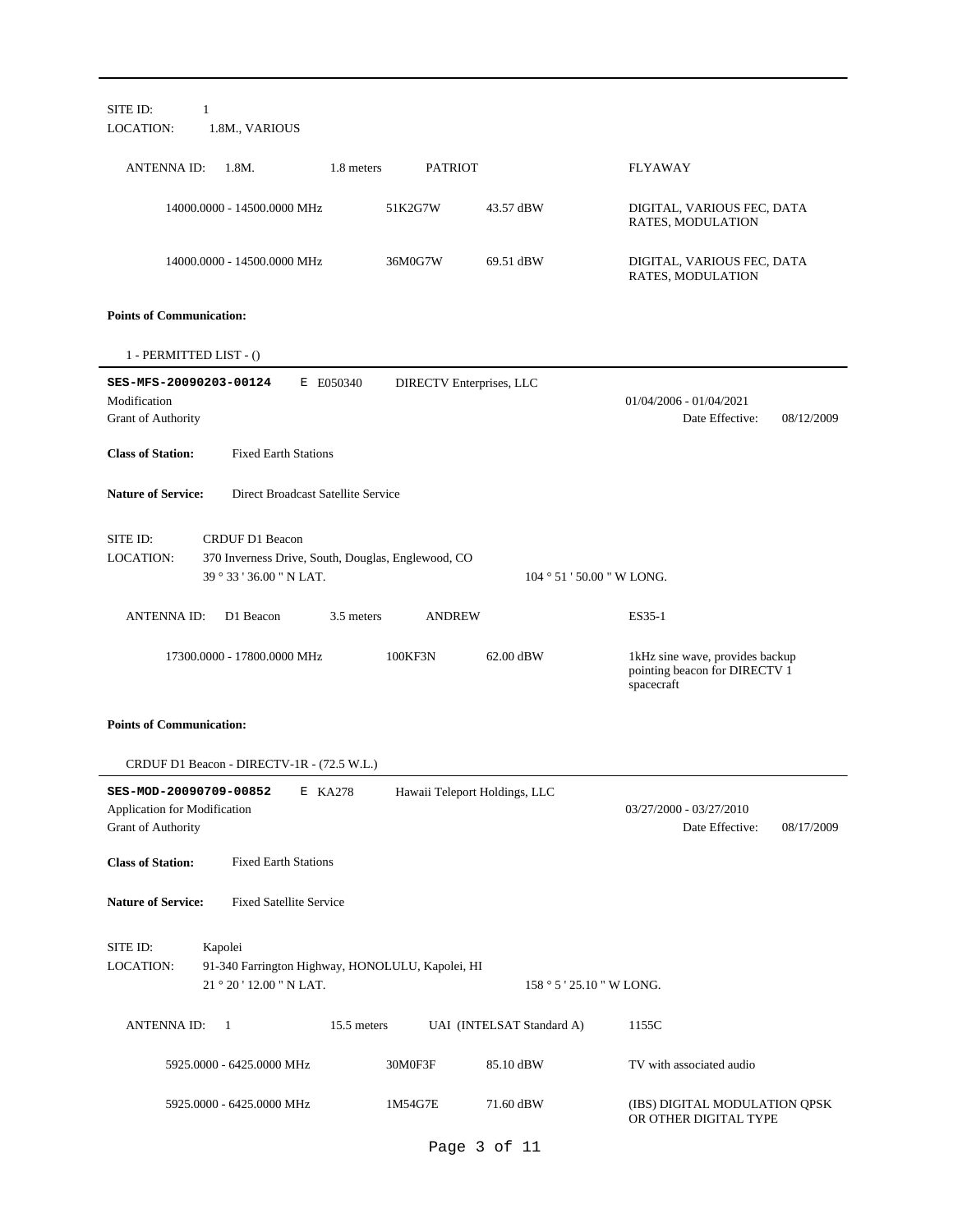| 5925.0000 - 6425.0000 MHz                                                                                                   | 45K0G1E | 66.50 dBW                     | (SCPC) DIGITAL MODULATION<br>QPSK OR OTHER DIGITAL TYPE         |  |  |  |
|-----------------------------------------------------------------------------------------------------------------------------|---------|-------------------------------|-----------------------------------------------------------------|--|--|--|
| 5925.0000 - 6425.0000 MHz                                                                                                   | 2M05G7E | 80.30 dBW                     | QPSK, IDR for Digital International<br>telephony                |  |  |  |
| 5925.0000 - 6425.0000 MHz                                                                                                   | 1M54G7E | 71.65 dBW                     | Digital Data, Various FEC, Various<br>Mod., Various Information |  |  |  |
| 5925.0000 - 6425.0000 MHz                                                                                                   | 2M05G7E | 80.30 dBW                     | Digital Data, Various FEC, Various<br>Mod., Various Information |  |  |  |
| 5925.0000 - 6425.0000 MHz                                                                                                   | 36M0G7W | 85.00 dBW                     | Digital Data, Various FEC, Various<br>Mod., Various Information |  |  |  |
| 5925.0000 - 6425.0000 MHz                                                                                                   | 45K0G1E | 65.82 dBW                     | Digital Data, Various FEC, Various<br>Mod., Various Information |  |  |  |
| 5925.0000 - 6425.0000 MHz                                                                                                   | 51K2G7W | 56.62 dBW                     | Digital Data, Various FEC, Various<br>Mod., Various Information |  |  |  |
| 3700.0000 - 4200.0000 MHz                                                                                                   | 2M05G7E |                               | QPSK, IDR for Digital International<br>telephony                |  |  |  |
| 3700.0000 - 4200.0000 MHz                                                                                                   | 30M0F3F |                               | TV with associated audio                                        |  |  |  |
| 3700.0000 - 4200.0000 MHz                                                                                                   | 2M05G7E |                               | Digital Data, Various FEC, Various<br>Mod., Various Information |  |  |  |
| 3700.0000 - 4200.0000 MHz                                                                                                   | 36M0G7W |                               | Digital Data, Various FEC, Various<br>Mod., Various Information |  |  |  |
| 3700.0000 - 4200.0000 MHz                                                                                                   | 51K2G7W |                               | Digital Data, Various FEC, Various<br>Mod., Various Information |  |  |  |
| <b>Points of Communication:</b>                                                                                             |         |                               |                                                                 |  |  |  |
| Kapolei - ALSAT - (ALSAT)                                                                                                   |         |                               |                                                                 |  |  |  |
| Kapolei - INTELSAT POR - (180.0 E.L.)                                                                                       |         |                               |                                                                 |  |  |  |
| SES-MOD-20090709-00853<br>E KA279<br>Application for Modification                                                           |         | Hawaii Teleport Holdings, LLC | 03/27/2000 - 03/27/2010<br>Date Effective:                      |  |  |  |
| <b>Class of Station:</b><br><b>Fixed Earth Stations</b>                                                                     |         |                               |                                                                 |  |  |  |
| <b>Nature of Service:</b><br>Domestic Fixed Satellite Service                                                               |         |                               |                                                                 |  |  |  |
| SITE ID:<br>$\mathbf{1}$<br><b>LOCATION:</b><br>TMK 1-9-1-16, PARCEL 9 (IBS), HONOLULU, EWA, HI<br>21 ° 20 ' 24.00 " N LAT. |         | 158 ° 5 ' 34.00 " W LONG.     |                                                                 |  |  |  |
| <b>ANTENNA ID:</b><br>13M<br>13 meters                                                                                      |         | UAI (INTELSAT standard B)     | 1130C                                                           |  |  |  |
| 5925.0000 - 6425.0000 MHz                                                                                                   | 1M54G7E | 71.60 dBW                     | <b>IBS</b>                                                      |  |  |  |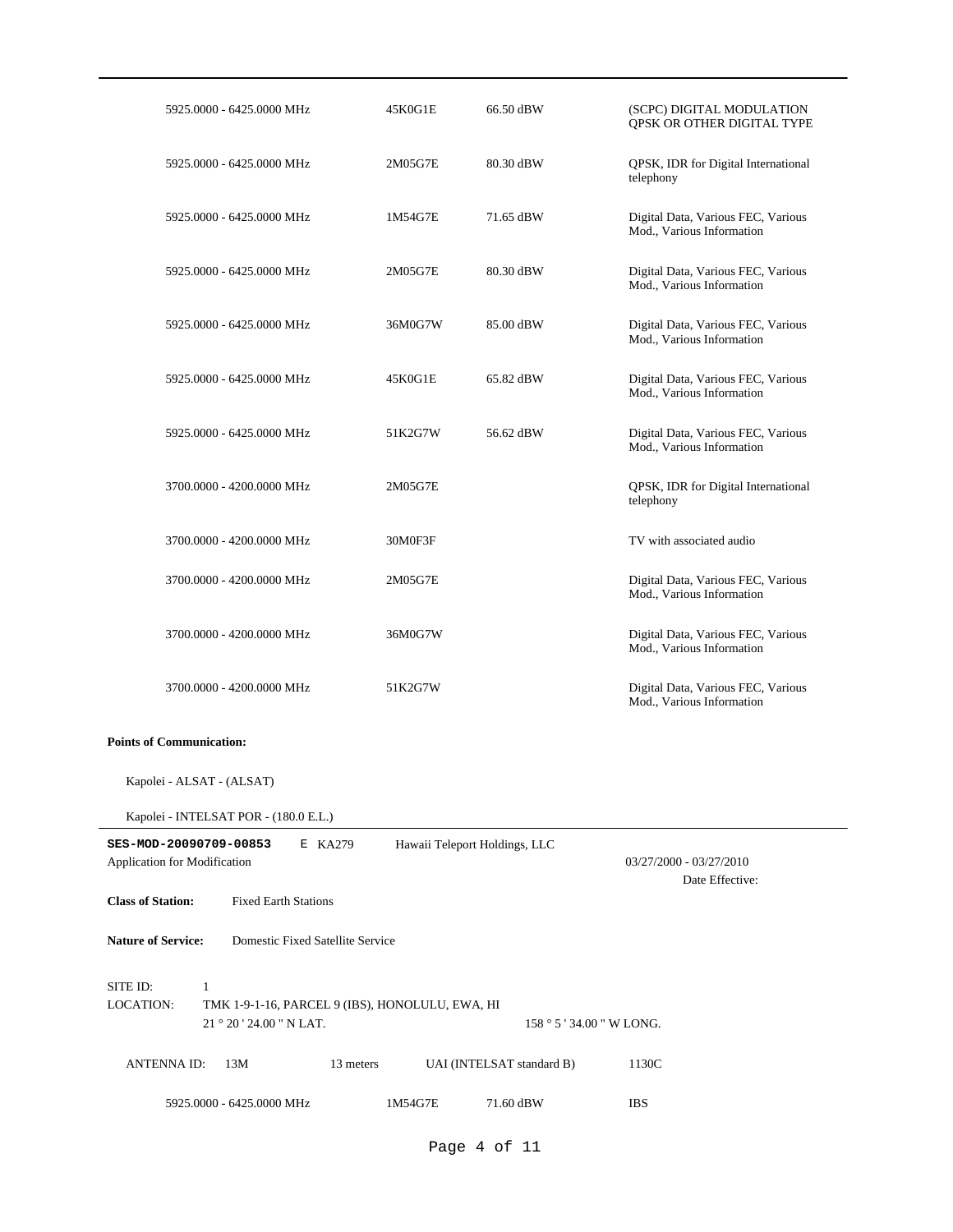|                                 | 5925.0000 - 6425.0000 MHz                                | 30M0F3F                    | 85.10 dBW                                    | TV with assocaited audio |            |
|---------------------------------|----------------------------------------------------------|----------------------------|----------------------------------------------|--------------------------|------------|
|                                 | 5925.0000 - 6425.0000 MHz                                | 2M05G7E                    | 80.30 dBW                                    | IDR, DIGITAL QPSK        |            |
|                                 | 5925.0000 - 6425.0000 MHz                                | 45K0G1E                    | 66.50 dBW                                    | <b>SCPC</b>              |            |
|                                 | 3700.0000 - 4200.0000 MHz                                | 1M54G7E                    |                                              | <b>IBS</b>               |            |
|                                 | 3700.0000 - 4200.0000 MHz                                | 30M0F3F                    |                                              | TV with assocaited audio |            |
|                                 | 3700.0000 - 4200.0000 MHz                                | 2M05G7E                    |                                              | IDR, DIGITAL QPSK        |            |
|                                 | 3700.0000 - 4200.0000 MHz                                | 45K0G1E                    |                                              | <b>SCPC</b>              |            |
| <b>Points of Communication:</b> |                                                          |                            |                                              |                          |            |
| 1 - INTELSAT POR -              |                                                          |                            |                                              |                          |            |
| SES-REG-20090710-00856          | E E090122                                                |                            | CC VIII Operating, LLC, Debtor-In-Possession |                          |            |
| Registration                    |                                                          |                            |                                              | 07/10/2009 - 07/10/2024  |            |
| Grant of Authority              |                                                          |                            |                                              | Date Effective:          | 08/17/2009 |
| <b>Class of Station:</b>        | <b>Fixed Earth Stations</b>                              |                            |                                              |                          |            |
| <b>Nature of Service:</b>       | Domestic Fixed Satellite Service                         |                            |                                              |                          |            |
| SITE ID:                        | $\mathbf{1}$                                             |                            |                                              |                          |            |
| <b>LOCATION:</b>                | 400 SUNDIAL DRIVE, STEAMS, WAITE PARK, MN                |                            |                                              |                          |            |
|                                 | 45 ° 32 ' 31.00 " N LAT.                                 |                            | 94 ° 13 ' 19.00 " W LONG.                    |                          |            |
| <b>ANTENNAID:</b>               | A1<br>4.5 meters                                         | Scientific-Atlanta         |                                              | 4.5M                     |            |
|                                 | 3700.0000 - 4200.0000 MHz                                | 2M00G7W                    |                                              | Digital Audio and Video  |            |
|                                 | 3700.0000 - 4200.0000 MHz                                | 36M0G7W                    |                                              | Digital Audio and Video  |            |
| <b>Points of Communication:</b> |                                                          |                            |                                              |                          |            |
| 1 - ALSAT - (ALSAT)             |                                                          |                            |                                              |                          |            |
| SES-REG-20090710-00858          | E E090123                                                | NVT Portland Licensee, LLC |                                              |                          |            |
| Registration                    |                                                          |                            |                                              | 07/10/2009 - 07/10/2024  |            |
| Grant of Authority              |                                                          |                            |                                              | Date Effective:          | 08/17/2009 |
| <b>Class of Station:</b>        | <b>Fixed Earth Stations</b>                              |                            |                                              |                          |            |
| <b>Nature of Service:</b>       | Domestic Fixed Satellite Service                         |                            |                                              |                          |            |
| SITE ID:                        | $\mathbf{1}$                                             |                            |                                              |                          |            |
| LOCATION:                       | 5516 SW Barnes Road (KOIN - TV), Multnomah, Portland, OR |                            |                                              |                          |            |
|                                 | 45 ° 30 ' 53.10 " N LAT.                                 |                            | 122 ° 44 ' 1.00 " W LONG.                    |                          |            |
| <b>ANTENNA ID:</b>              | -1<br>5 meters                                           | <b>COMTECH</b>             |                                              | 829095-G2                |            |
|                                 |                                                          |                            | Page 5 of 11                                 |                          |            |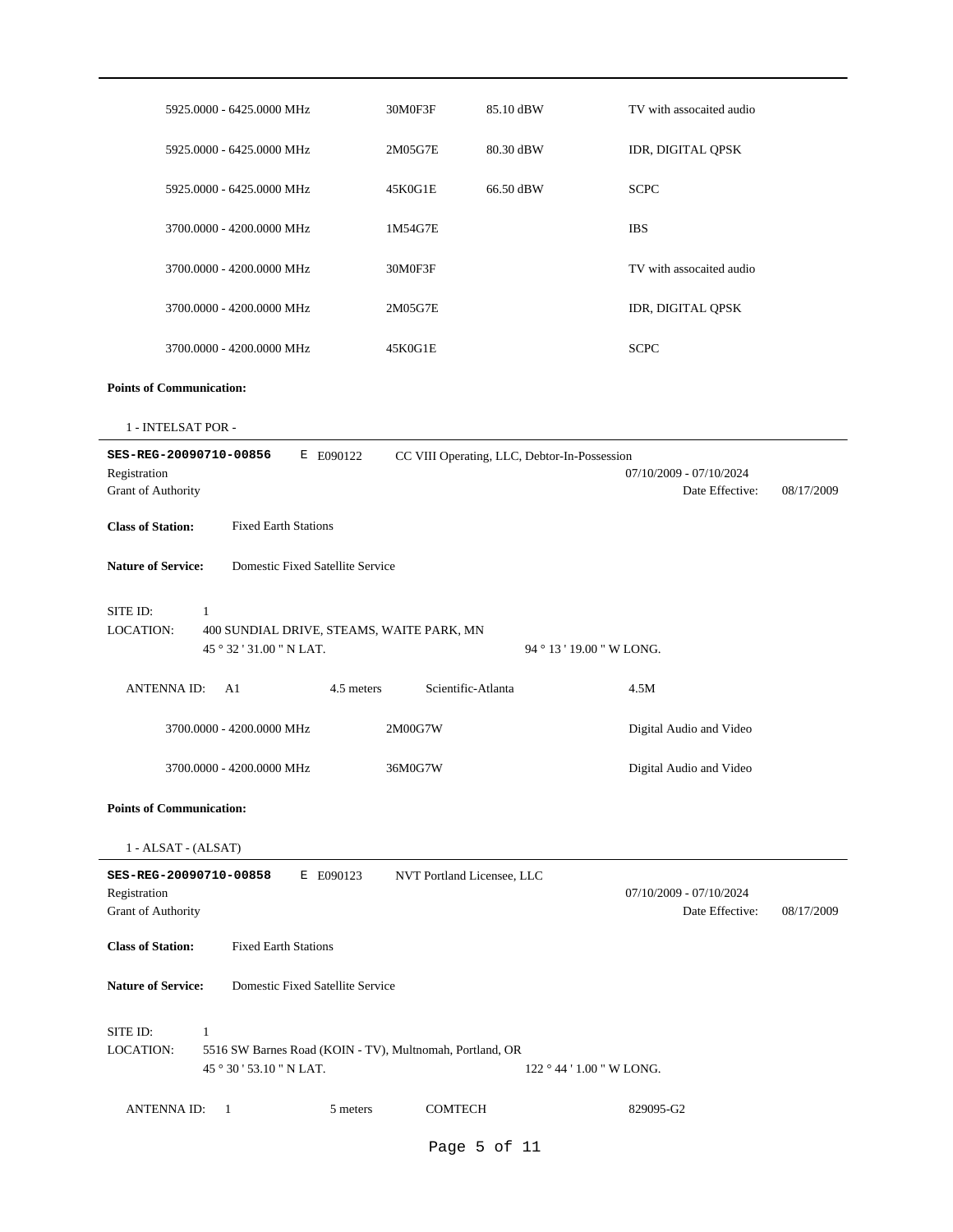| 3700.0000 - 4200.0000 MHz                                            | 36M0G7W                          | MCPC digital carrier for video/voice data                |
|----------------------------------------------------------------------|----------------------------------|----------------------------------------------------------|
| <b>Points of Communication:</b>                                      |                                  |                                                          |
| 1 - ALSAT - (ALSAT)                                                  |                                  |                                                          |
| SES-RWL-20090804-00957<br>E E990284<br>Renewal<br>Grant of Authority | CBS Communications Services Inc. | 09/03/2009 - 09/03/2024<br>Date Effective:<br>08/17/2009 |
| <b>Class of Station:</b><br>Temporary Fixed Earth Station            |                                  |                                                          |
| Domestic Fixed Satellite Service<br><b>Nature of Service:</b>        |                                  |                                                          |
| SITE ID:<br>1<br><b>LOCATION:</b><br><b>VARIOUS</b>                  |                                  |                                                          |
| <b>ANTENNAID:</b><br>1.8 meters<br>-1                                | <b>AVL TECHNOLOGIES</b>          | 1.8SNG                                                   |
| 14000.0000 - 14500.0000 MHz                                          | 36M0F3F<br>72.30 dBW             | FREQ. MOD. ANALOG TV                                     |
| 14000.0000 - 14500.0000 MHz                                          | 7M0G7W<br>69.00 dBW              | COMPRESSED DIGITAL TV                                    |
| 11700.0000 - 12200.0000 MHz                                          | 36M0F3F                          | FREQ. MOD. ANALOG TV                                     |
| 11700.0000 - 12200.0000 MHz                                          | 7M0G7W                           | COMPRESSED DIGITAL TV                                    |
| <b>Points of Communication:</b>                                      |                                  |                                                          |
| 1 - ALSAT - (ALSAT)                                                  |                                  |                                                          |
| SES-RWL-20090805-00964<br>E E890695<br>Renewal<br>Grant of Authority | WNYT-TV, LLC                     | 08/11/2009 - 08/11/2024<br>Date Effective:<br>08/17/2009 |
| <b>Class of Station:</b><br>Temporary Fixed Earth Station            |                                  |                                                          |
| <b>Nature of Service:</b><br>Domestic Fixed Satellite Service        |                                  |                                                          |
| SITE ID:<br>$\mathbf{1}$<br><b>VARIOUS</b><br>LOCATION:              |                                  |                                                          |
| <b>ANTENNA ID:</b><br>- 1<br>2.4 meters                              | <b>ANDREW</b>                    | ESA24VSM-124                                             |
| 14000.0000 - 14500.0000 MHz                                          | 36M0F9F<br>76.99 dBW             |                                                          |
| <b>Points of Communication:</b>                                      |                                  |                                                          |
| 1 - ALSAT - (ALSAT)                                                  |                                  |                                                          |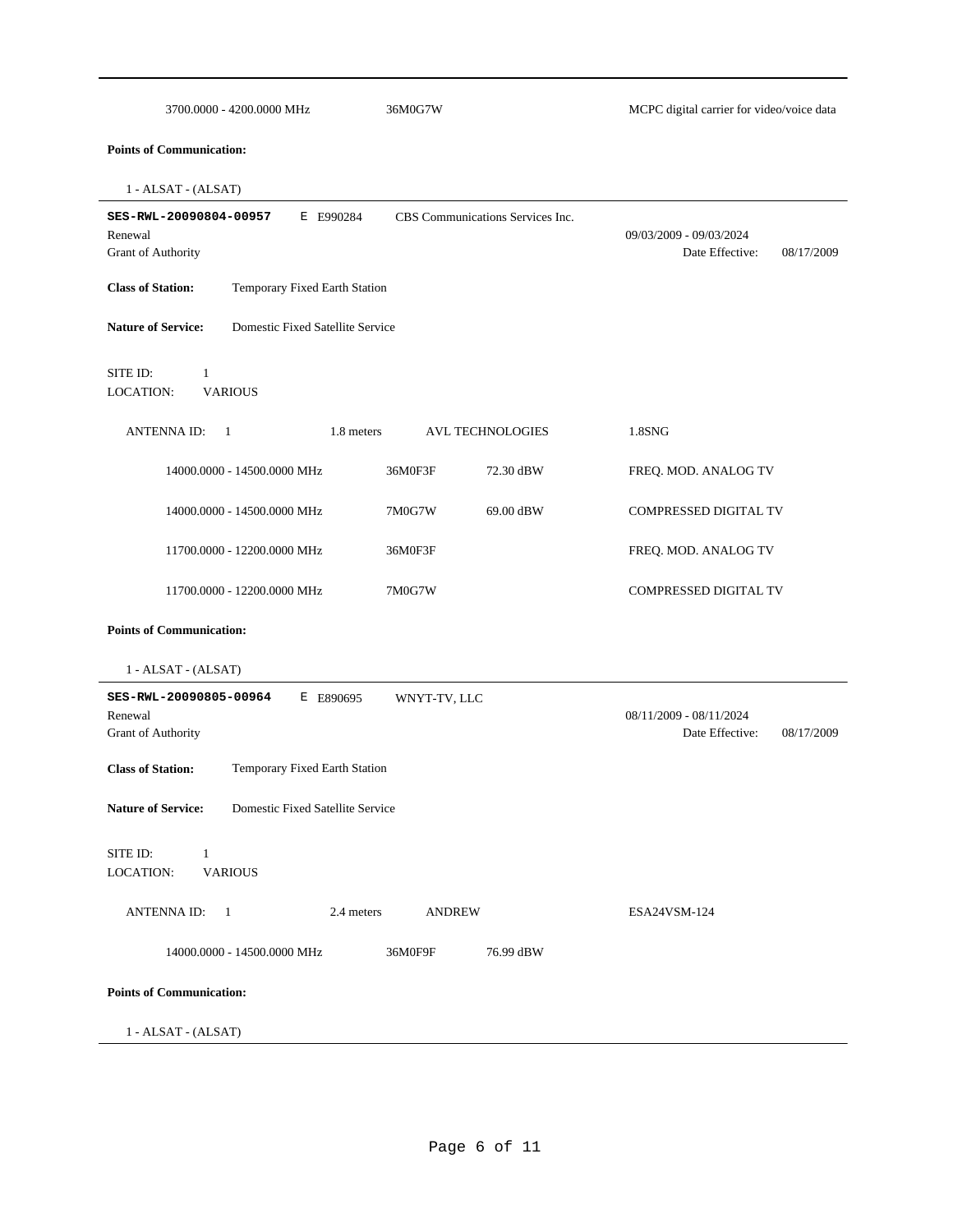| SES-RWL-20090810-00983<br>E E890800                                                          | KHOU-TV, Inc.                                                           |                               |                                                        |            |
|----------------------------------------------------------------------------------------------|-------------------------------------------------------------------------|-------------------------------|--------------------------------------------------------|------------|
| Renewal                                                                                      |                                                                         |                               | 08/18/2009 - 08/18/2024                                |            |
| Grant of Authority                                                                           |                                                                         |                               | Date Effective:                                        | 08/17/2009 |
| <b>Class of Station:</b><br>Temporary Fixed Earth Station                                    |                                                                         |                               |                                                        |            |
| <b>Nature of Service:</b><br>Domestic Fixed Satellite Service                                |                                                                         |                               |                                                        |            |
| SITE ID:<br>$\mathbf{1}$                                                                     |                                                                         |                               |                                                        |            |
| LOCATION:<br><b>VARIOUS</b>                                                                  |                                                                         |                               |                                                        |            |
| <b>ANTENNAID:</b><br>-1                                                                      | 2.4 meters                                                              | ANDREW CORPORATION            |                                                        |            |
| 14000.0000 - 14500.0000 MHz                                                                  | 36M0F3F                                                                 | 76.40 dBW                     |                                                        |            |
| 14000.0000 - 14500.0000 MHz                                                                  | 26K0F3E                                                                 | 38.70 dBW                     |                                                        |            |
| <b>Points of Communication:</b>                                                              |                                                                         |                               |                                                        |            |
| 1 - ALSAT - (ALSAT)                                                                          |                                                                         |                               |                                                        |            |
| SES-RWL-20090812-00993<br>E E890945                                                          |                                                                         | <b>INTERNATIONAL TELEPORT</b> | MOBILE SATELLITE COMMUNICATIONS, INC. D/B/A PITTSBURGH |            |
| Renewal<br>Grant of Authority                                                                |                                                                         |                               | 11/03/2009 - 11/03/2024<br>Date Effective:             | 08/17/2009 |
| <b>Class of Station:</b><br><b>Fixed Earth Stations</b>                                      |                                                                         |                               |                                                        |            |
| <b>Nature of Service:</b>                                                                    | Domestic Fixed Satellite Service, International Fixed Satellite Service |                               |                                                        |            |
| SITE ID:<br>1                                                                                |                                                                         |                               |                                                        |            |
| LOCATION:<br>201 BROWNTOWN ROAD, WESTMORELAND, NEW KENSINGTON, PA<br>40 ° 32 ' 2.00 " N LAT. |                                                                         | 79 ° 45 ' 15.00 " W LONG.     |                                                        |            |
| <b>ANTENNAID:</b><br>$\mathbf{1}$                                                            | 5.6 meters                                                              | ANDREW CORPORATION            | ESA56-124                                              |            |
| 14000.0000 - 14500.0000 MHz                                                                  | 36M0F3F                                                                 | 83.40 dBW                     |                                                        |            |
| 11700.0000 - 12200.0000 MHz                                                                  | 36M0F3F                                                                 |                               |                                                        |            |
| <b>ANTENNAID:</b><br>2                                                                       | 2.4 meters<br><b>PRODELIN</b>                                           |                               | 1246                                                   |            |
| 14000.0000 - 14500.0000 MHz                                                                  | 409KG7W                                                                 | 55.20 dBW                     |                                                        |            |
| 11700.0000 - 12200.0000 MHz                                                                  | 409KG7W                                                                 |                               |                                                        |            |
| <b>Points of Communication:</b>                                                              |                                                                         |                               |                                                        |            |
| 1 - ALSAT - (ALSAT)                                                                          |                                                                         |                               |                                                        |            |
| $1 - PAS-1R - (45.0 W.L.)$                                                                   |                                                                         |                               |                                                        |            |
| 1 - PAS-3R - (43.0 W.L.)                                                                     |                                                                         |                               |                                                        |            |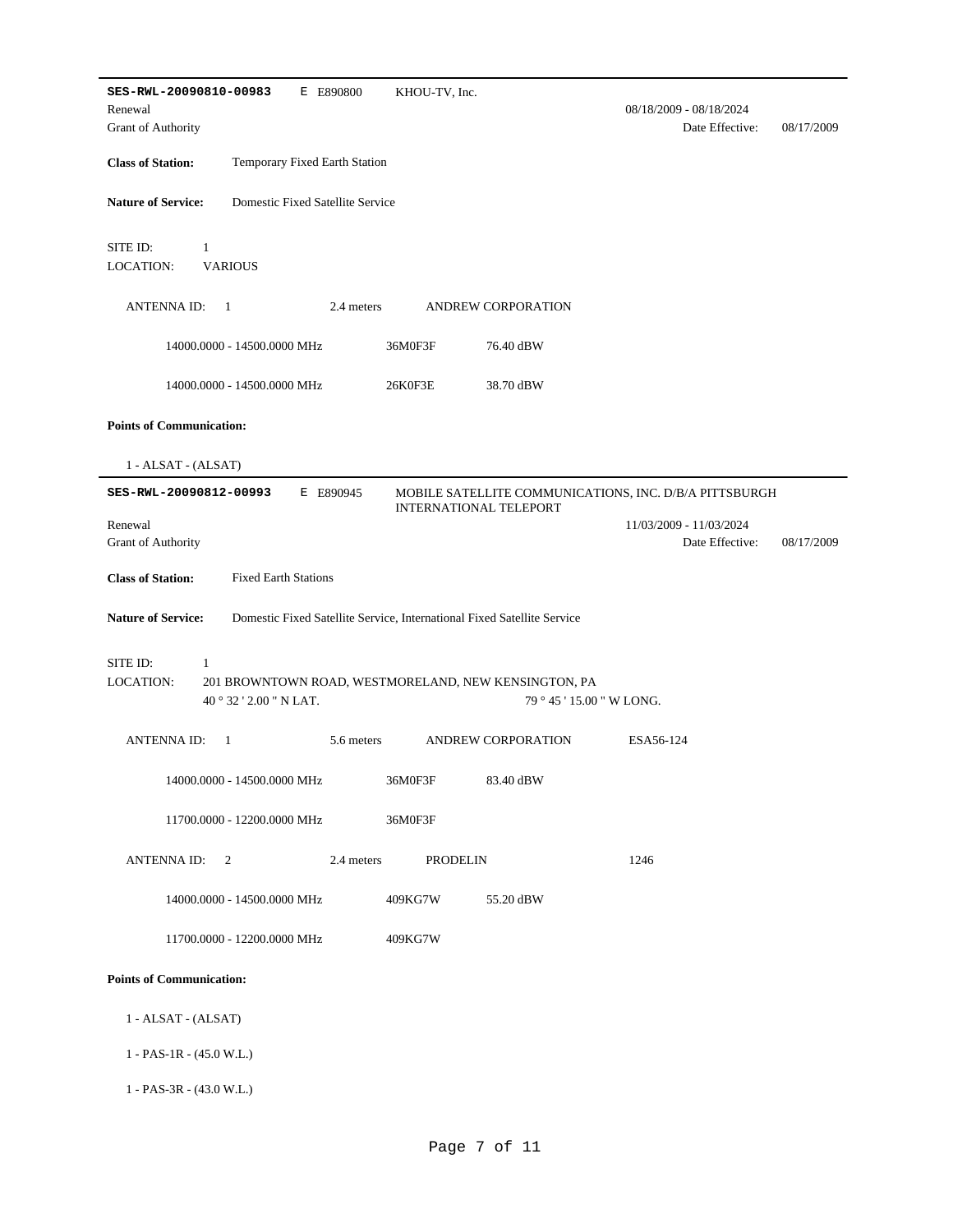| 1 - TELSTAR 11 - (37.5 W.L.)                                                |                                  |                                                                                                                                        |                                                  |            |
|-----------------------------------------------------------------------------|----------------------------------|----------------------------------------------------------------------------------------------------------------------------------------|--------------------------------------------------|------------|
| SES-RWL-20090812-00994<br>Renewal<br><b>Grant of Authority</b>              | E E990306                        | Gray Television Licensee, LLC                                                                                                          | 09/01/2009 - 09/01/2024<br>Date Effective:       | 08/17/2009 |
| <b>Class of Station:</b>                                                    | Temporary Fixed Earth Station    |                                                                                                                                        |                                                  |            |
| <b>Nature of Service:</b>                                                   | Domestic Fixed Satellite Service |                                                                                                                                        |                                                  |            |
| SITE ID:<br>$\mathbf{1}$<br><b>LOCATION:</b><br><b>VARIOUS</b>              |                                  |                                                                                                                                        |                                                  |            |
| <b>ANTENNAID:</b><br>-1                                                     | 1.2 meters                       | <b>AVL TECHNOLOGIES</b>                                                                                                                | $1.2$ SNG                                        |            |
| 14000.0000 - 14500.0000 MHz                                                 |                                  | 24M0G7F<br>62.39 dBW                                                                                                                   | PSK DIGITAL VIDEO W/DIGITAL<br><b>AUDIO/DATA</b> |            |
| <b>Points of Communication:</b>                                             |                                  |                                                                                                                                        |                                                  |            |
| 1 - ALSAT - (ALSAT)                                                         |                                  |                                                                                                                                        |                                                  |            |
| SES-STA-20090708-00845<br>Special Temporary Authority<br>Grant of Authority | E KL92                           | PanAmSat Licensee Corp.                                                                                                                | Date Effective:                                  | 08/17/2009 |
| <b>Class of Station:</b>                                                    |                                  |                                                                                                                                        |                                                  |            |
|                                                                             |                                  | Special Temporary Authority is GRANTED for a period of 30 days beginning August 18, 2009 and ending September 16, 2009.                |                                                  |            |
|                                                                             |                                  |                                                                                                                                        |                                                  |            |
| <b>Points of Communication:</b>                                             |                                  |                                                                                                                                        |                                                  |            |
| SES-STA-20090728-00923<br>Special Temporary Authority                       | E                                | TerreStar License Inc.                                                                                                                 |                                                  |            |
| Grant of Authority                                                          |                                  |                                                                                                                                        | Date Effective:                                  | 08/11/2009 |
| <b>Class of Station:</b>                                                    |                                  |                                                                                                                                        |                                                  |            |
|                                                                             |                                  | Special temporary authority is GRANTED with condition for a period of 30 days beginning August 11, 2009 and ending September 10, 2009. |                                                  |            |
| <b>Points of Communication:</b>                                             |                                  |                                                                                                                                        |                                                  |            |
| SES-STA-20090728-00925<br>Special Temporary Authority                       | Е                                | TerreStar License Inc.                                                                                                                 |                                                  |            |
| Grant of Authority                                                          |                                  |                                                                                                                                        | Date Effective:                                  | 08/11/2009 |
| <b>Class of Station:</b>                                                    |                                  |                                                                                                                                        |                                                  |            |
|                                                                             |                                  | Special temporary authority is GRANTED with condition for a period of 30 days beginning August 11, 2009 and ending September 10, 2009. |                                                  |            |
| <b>Points of Communication:</b>                                             |                                  |                                                                                                                                        |                                                  |            |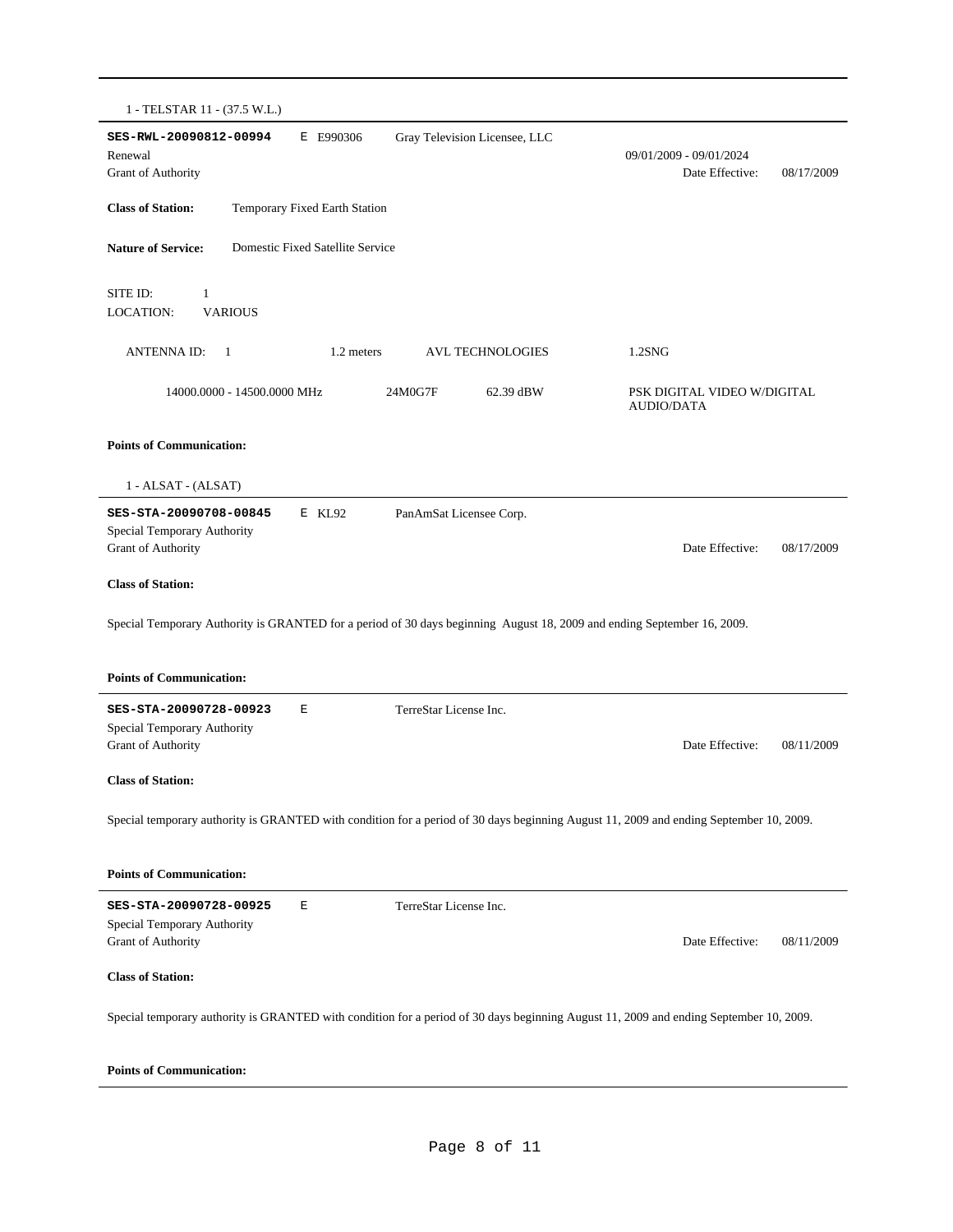| SES-STA-20090728-00926                                | Е         | TerreStar License Inc.                                                                                                                 |            |
|-------------------------------------------------------|-----------|----------------------------------------------------------------------------------------------------------------------------------------|------------|
| Special Temporary Authority<br>Grant of Authority     |           | Date Effective:                                                                                                                        | 08/11/2009 |
| <b>Class of Station:</b>                              |           |                                                                                                                                        |            |
|                                                       |           | Special temporary authority is GRANTED with condition for a period of 30 days beginning August 11, 2009 and ending September 10, 2009. |            |
| <b>Points of Communication:</b>                       |           |                                                                                                                                        |            |
| SES-STA-20090811-00984                                | E E080107 | EchoStar Corporation                                                                                                                   |            |
| Special Temporary Authority<br>Grant of Authority     |           | Date Effective:                                                                                                                        | 08/17/2009 |
| <b>Class of Station:</b>                              |           |                                                                                                                                        |            |
|                                                       |           | Special Temporary Authority is GRANTED for a period of 60 days beginning August 17, 2009 and ending October 15, 2009.                  |            |
|                                                       |           |                                                                                                                                        |            |
| <b>Points of Communication:</b>                       |           |                                                                                                                                        |            |
| SES-STA-20090811-00985<br>Special Temporary Authority | E E070014 | EchoStar Corporation                                                                                                                   |            |
| Grant of Authority                                    |           | Date Effective:                                                                                                                        | 08/17/2009 |
| <b>Class of Station:</b>                              |           |                                                                                                                                        |            |
|                                                       |           |                                                                                                                                        |            |
|                                                       |           | Special Temporary Authority is GRANTED for a period of 60 days beginning August 17, 2009 and ending October 15, 2009.                  |            |
|                                                       |           |                                                                                                                                        |            |
| <b>Points of Communication:</b>                       |           |                                                                                                                                        |            |
| SES-STA-20090811-00986                                | E E080007 | EchoStar Corporation                                                                                                                   |            |
| Special Temporary Authority                           |           |                                                                                                                                        |            |
| Grant of Authority                                    |           | Date Effective:                                                                                                                        | 08/17/2009 |
| <b>Class of Station:</b>                              |           |                                                                                                                                        |            |
|                                                       |           | Special Temporary Authority is GRANTED for a period of 60 days beginning August 17, 2009 and ending October 15, 2009.                  |            |
| <b>Points of Communication:</b>                       |           |                                                                                                                                        |            |
| SES-STA-20090813-00999                                | E E090125 | Kansas State University                                                                                                                |            |
| Special Temporary Authority<br>Grant of Authority     |           | Date Effective:                                                                                                                        | 08/14/2009 |
| <b>Class of Station:</b>                              |           |                                                                                                                                        |            |
|                                                       |           | Special temporary authority is GRANTED for a period of 30 days beginning August 14, 2009 and ending September 14, 2009.                |            |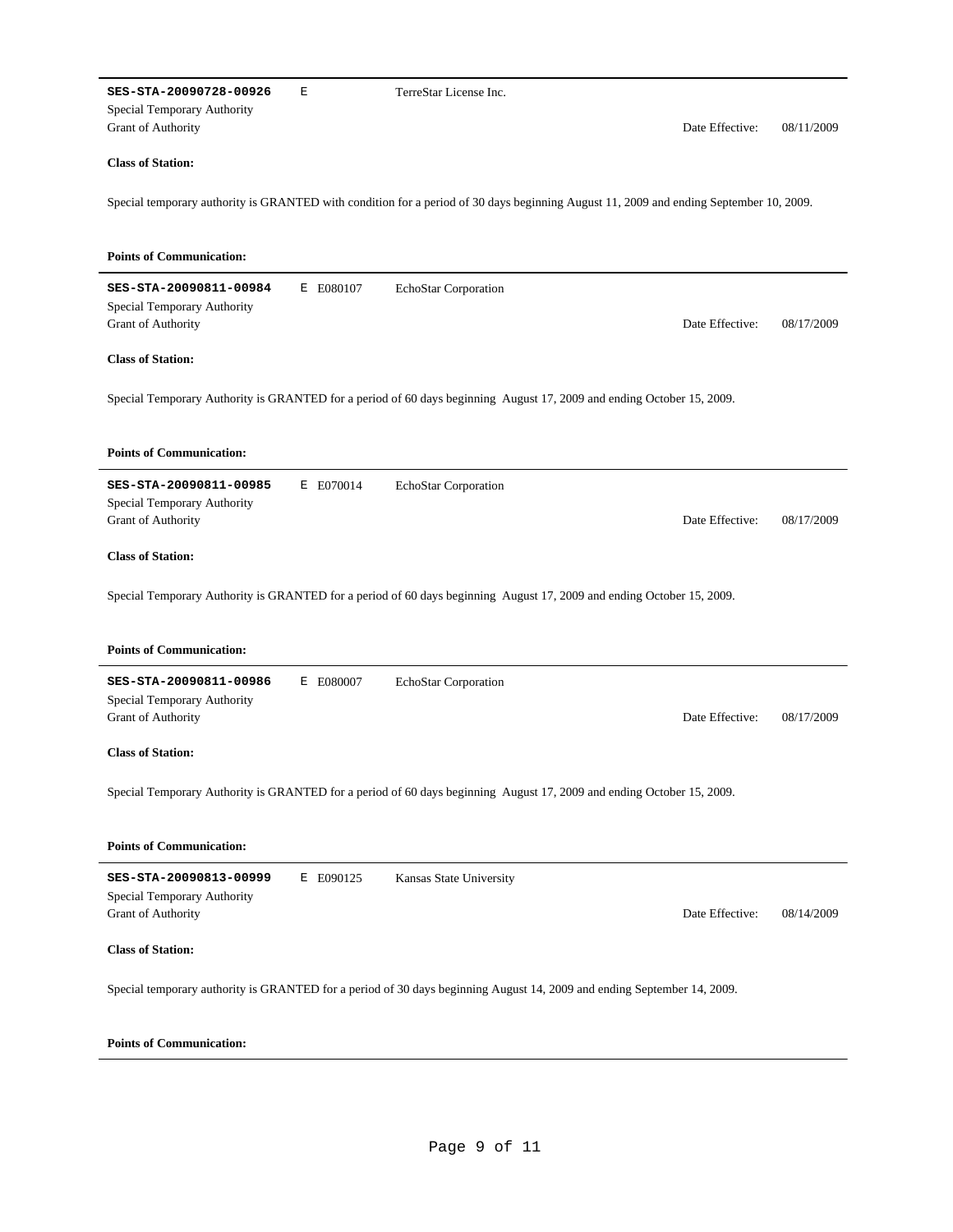| SES-STA-20090813-01000<br>Special Temporary Authority<br>Grant of Authority                                        | E E090126       | Kansas State University<br>Date Effective:                                                                                                                   | 08/14/2009 |
|--------------------------------------------------------------------------------------------------------------------|-----------------|--------------------------------------------------------------------------------------------------------------------------------------------------------------|------------|
| <b>Class of Station:</b>                                                                                           |                 |                                                                                                                                                              |            |
|                                                                                                                    |                 | Special temporary authority is GRANTED for a period of 30 days beginning August 14, 2009 and ending September 14, 2009.                                      |            |
| <b>Points of Communication:</b>                                                                                    |                 |                                                                                                                                                              |            |
| SES-STA-20090818-01017<br>Special Temporary Authority<br>Grant of Authority                                        | E E090130       | Uplynx Inc.<br>Date Effective:                                                                                                                               | 08/18/2009 |
| <b>Class of Station:</b>                                                                                           |                 |                                                                                                                                                              |            |
|                                                                                                                    |                 | Special temporary authority is GRANTED for a period of 60 days beginning August 18, 2009 and ending October 16, 2009.                                        |            |
| <b>Points of Communication:</b>                                                                                    |                 |                                                                                                                                                              |            |
| SES-STA-20090818-01021<br>Special Temporary Authority<br>Grant of Authority                                        | E E890633       | High Plains Broadcasting License Company LLC<br>Date Effective:                                                                                              | 08/18/2009 |
| <b>Class of Station:</b>                                                                                           |                 |                                                                                                                                                              |            |
| <b>Points of Communication:</b>                                                                                    |                 | Special temporary authority is GRANTED for a period of 30 days beginning August 18, 2009 and ending September 16, 2009.                                      |            |
| SES-T/C-20090729-00930<br>Application for Consent to Transfer of Control<br>Grant of Authority                     | E E890936       | Hearst Radio, Inc.<br>Date Effective:                                                                                                                        | 08/14/2009 |
| <b>Current Licensee:</b><br>Hearst Radio, Inc.<br>FROM: HEARST BROADCASTING, INC.<br>TO:<br>HEARST TELEVISION INC. |                 |                                                                                                                                                              |            |
|                                                                                                                    |                 | No. of Station(s) listed: 1                                                                                                                                  |            |
| SES-T/C-20090729-00931<br>Application for Consent to Transfer of Control<br>Grant of Authority                     | E E020279       | WPBF-TV COMPANY<br>Date Effective:                                                                                                                           | 08/14/2009 |
| <b>Current Licensee:</b><br>FROM: HEARST BROADCASTING, INC.                                                        | WPBF-TV COMPANY |                                                                                                                                                              |            |
| TO:<br>HEARST TELEVISION INC.                                                                                      |                 | No. of Station(s) listed: 3                                                                                                                                  |            |
| <b>SURRENDER</b>                                                                                                   |                 |                                                                                                                                                              |            |
| SES-LIC-20071025-01464                                                                                             | E070247         | DG FastChannel, Inc.                                                                                                                                         |            |
| Licensee has surrendered license, per letter dated August 6, 2009.<br>SES-RWL-19991020-01863                       | E881497         | CABLEVISION SYSTEMS WESTCHESTER CORPORATION                                                                                                                  |            |
| SES-RWL-20030416-00511                                                                                             | E930153         | Licensee has surrendered receive only earth station registration application per letter dated August 13, 2009.<br>Arkansas Educational Television Commission |            |